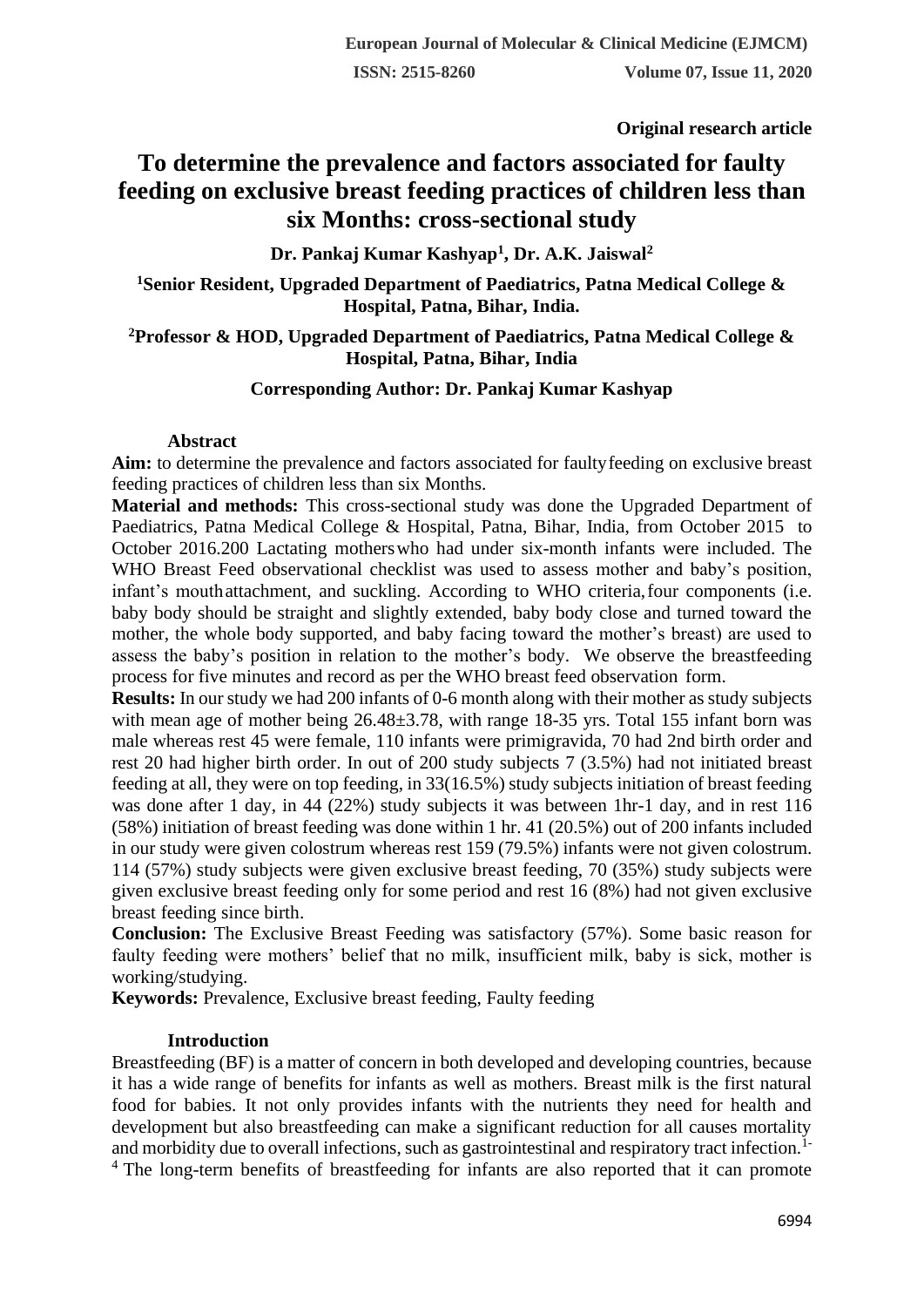**ISSN: 2515-8260 Volume 07, Issue 11, 2020**

cognitive development and increase educational attainment in adulthood<sup>5,6</sup>, and protect infants against chronic diseases such as overweight, obesity, and diabetes in their later life.<sup>7</sup> Additionally, breastfeeding contributes to the health and well-being of mothers. It helps to increase the duration of lactational amenorrhoea and reduce the risk of ovarian carcinoma, breast cancer and type 2 diabetes mellitus.<sup>8,9</sup> Based on the benefits of breastfeeding, World Health Organization (WHO) recommended that all infants should be exclusively breastfed for the first six months of life since  $2001$ .<sup>10</sup> Only 37% of infants younger than six months were exclusively breastfed in low-income and middle-income countries.<sup>11</sup> Although the prevalence of exclusive breastfeeding (EBF) increased slightly from 24.9% in 1993 to 35.7% in  $2013<sup>11</sup>$ , this is far from the target as for 2025 to increase the prevalence of EBF in the first six months up to at least 50% set by the 56th World Health Assembly.<sup>12</sup> To increase the prevalence of EBF, it is vital to identify factors associated with EBF in order to do active support for establishing and sustaining appropriate breastfeeding practices. Some reviews have already reported that the determinants of breastfeeding is multi-dimensional, including socioeconomic, culture, social attitudes and values, legal and policy directives, woman's work and employment conditions, health-care services and individual factors.<sup>13-15</sup> The low prevalence rate of exclusive breast feeding in India like other developing countries may be due to various maternal, social, religious and child-related factors such as social environment, gender of the child, age of the child, number of births and space between two children, working mother, maternal age and educational level, socio-economic status, mothers' domestic work burden, access to mass media, maternal access to health care facilities, and maternal knowledge regarding importance of infant and young child feeding practices.<sup>16</sup> the aim of the present study was to determine the prevalence and factors associated for faultyfeeding on exclusive breast feeding practices of children less than six Months.

#### **Material and methods**

This cross-sectional study was done the Upgraded Department of Paediatrics, Patna Medical College & Hospital, Patna, Bihar, India, from October 2015 to October 2016. after taking the approval of the protocol review committee and institutional ethics committee.

#### **Methodology**

200 Lactating motherswho had under six-month infants were included. Those mothers who were seriously ill and unable to breast feed their new-born, whose infants were critically ill and neonates with major congenital cleft lip and cleft palate, were excluded from the study.

A structured observational checklist and interviewer- administered questionnaire were prearranged after reviewing previous literature. The tool comprises socio- demographic, maternal and infant characteristics. The WHO Breast Feed observational checklist was used to assess mother and baby's position, infant's mouth attachment, and suckling. According to WHO criteria, four components (i.e. baby body should be straight and slightly extended, baby body close and turned toward the mother, the whole body supported, and baby facing toward the mother's breast) are used to assess the baby's position in relation to the mother's body. Likewise, attachment of the baby to the breast was assessed by four components: more areola is visible above the baby's upper lip, the baby's mouth is wide open, the baby's lower lip is turned outward and the baby's chin is touching or almost touching the breast. Furthermore, suckling was assessed by three components: slow sucks, deep suckling and sometimes pausing. We observe the breastfeeding process for five minutes and record as per the WHO breast feed observation form. The observation was done by askingthe mother to put her infant to the breast. When the infantwas fed in the previous hour, the mother was kindlyasked to stay away for a few minutes and observation of the breastfeeding technique was done during the next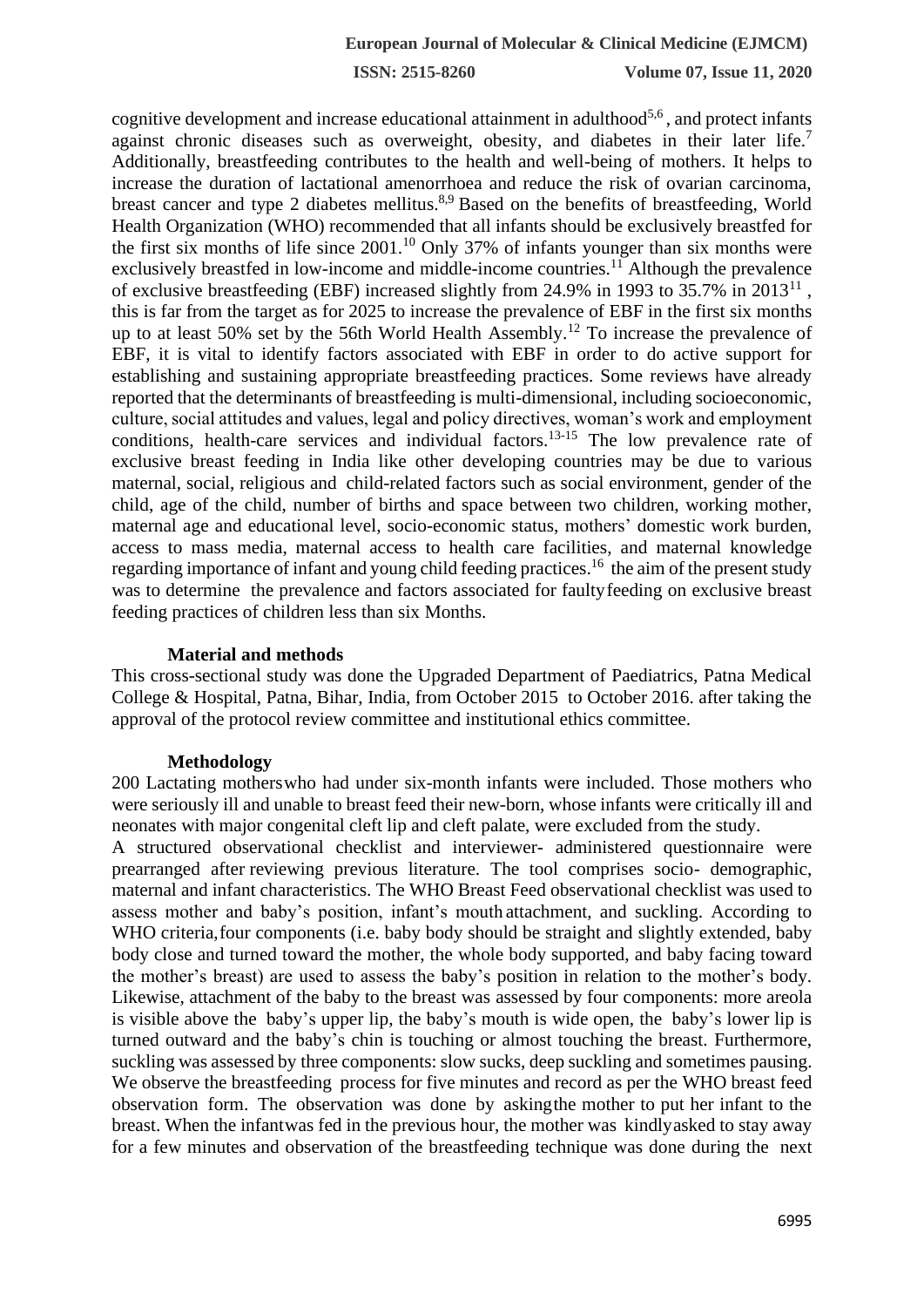time when the baby was ready to feed. Data collection, supervision was carried out on a daily basis throughout the study period.

## **Results**

In our study we had 200 infants of 0-6 month along with their mother as study subjects with mean age of mother being 26.48±3.78, with range 18-35 yrs. Out of the total 200 subjects 10 (5%) were illiterate, 21 subjects have done primary education (10.5%). People who did high school make great majority of 97 subjects (48.5 %). Higher secondary school level education contributes to 23.5% with 47 subjects and college level 12.5 % with 25 subjects. Out of 200, only 32 are working whereas rest 168 were home maker.

| Table 1: Demographic profile |                           |            |  |  |
|------------------------------|---------------------------|------------|--|--|
| <b>Education status</b>      | <b>Number of patients</b> | Percentage |  |  |
| illiterate                   | 10                        |            |  |  |
| primary education            | 21                        | 10.5       |  |  |
| high school                  | 97                        | 48.5       |  |  |
| Higher secondary school      | 47                        | 23.5       |  |  |
| Graduate and above           | 25                        | 12.5       |  |  |
| <b>Working status</b>        |                           |            |  |  |
| Working                      | 32                        | 16         |  |  |
| Non working                  | 168                       | 84         |  |  |
| Age                          | $26.48 \pm 3.78$ mean     |            |  |  |

Total 155 infant born was male whereas rest 45 were female, 110 infants were primigravida, 70 had 2nd birth order and rest 20 had higher birth order.

| Gender | <b>Number of infant</b> | Percentage      |
|--------|-------------------------|-----------------|
| Male   | $1 \cap 5$              | 62.5            |
| Female | 75<br>ີ                 | $\sim$<br>ں ، ر |

In out of 200 study subjects 7 (3.5%) had not initiated breast feeding at all, they were on top feeding, in 33(16.5%) study subjects initiation of breast feeding was done after 1 day, in 44 (22%) study subjects it was between 1hr-1 day, and in rest 116 (58%) initiation of breast feeding was done within 1 hr. 41 (20.5%) out of 200 infants included in our study were given colostrum whereas rest 159 (79.5%) infants were not given colostrum. In this present study 114 (57%) study subjects were given exclusive breast feeding, 70 (35%) study subjects were given exclusive breast feeding only for some period and rest 16 (8%) had not given exclusive breast feeding since birth.

| <b>Parameter</b>                               | <b>Number of patients</b> | <b>Percentage</b> |
|------------------------------------------------|---------------------------|-------------------|
| Given exclusive breast feeding                 | 114                       | 57                |
| Breast feeding only for some period            | 70                        | 35                |
| Not given exclusive breast feeding since birth | 16                        |                   |
| <b>Bottle habit</b>                            |                           |                   |
| Bottle feeding habit                           | 89                        | 44.5              |
| Not bottle feeding habit                       |                           | 55.5              |

In this study 89 (44.5%) study subjects had bottle feeding habit, whereas rest 111 (55.5%) do not had bottle feeding habit.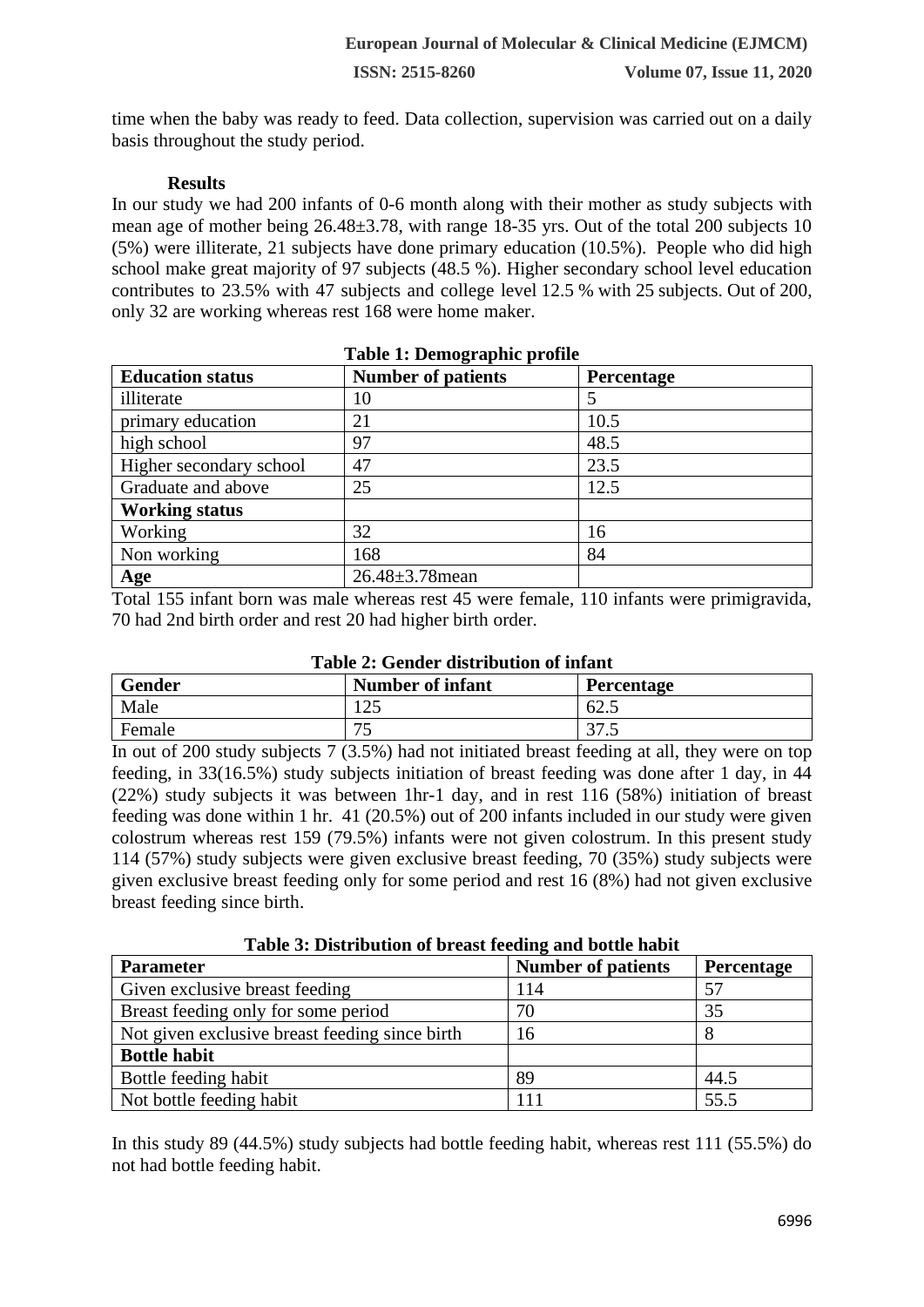**ISSN: 2515-8260 Volume 07, Issue 11, 2020**

| <b>Reason for stopping breast feeding</b> | o<br>N <sub>0</sub> | $\frac{6}{6}$ |
|-------------------------------------------|---------------------|---------------|
| No milk                                   | 115                 | 57.5          |
| Baby is sick                              | 10                  |               |
| Inadequate milk secretion                 | 13                  | 6.5           |
| Knowledge about weaning                   | 25                  | 12.5          |
| Misconception                             | 21                  | 10.5          |
| Next conception                           |                     | 2.5           |
| Working/studying                          |                     | 2.5           |
| Baby refused                              | 6                   | 3             |
| Total                                     | 200                 | 100           |

**Table 4: Reason for stopping breast feeding**

Table 4 shows various reasons for stopping breast feeding. 57.5% mothers claimed No milk secretion as a reason for stopping breast feeding, 6.5% claimed inadequate milk secretion, 10.5% had some type of misconception regarding breast feeding, 5% say they stopped breastfeeding because her child was sick, 12.5% had wrong information about weaning, 2.5% had newconception, 2.5 % mother give irregular breastfeeding as they are working/studying and in 3% cases baby refused.

#### **Discussion**

In this study, mean age of mother being 26.48±3.78, with range 18-35 years, the mean age also falls within the reproductive age of mothers who are willing to breastfeed exclusively. Other similar studies such as by Mohammad AA et al<sup>17</sup>shows majority of the mothers were between 25-34 years of age. Chhetri et al shows the mean age of the mothers was 28 years.<sup>18</sup> In present study Out of the total 200 subjects 10 (5%) were illiterate, 21 subjects have done primary education (10.5%). People who did high school make great majority of 97 subjects (48.5 %). Higher secondary school level education contributes to 23.5% with 47 subjects and college level 12.5 % with 25 subjects. Education plays a significant role in determining the duration of breastfeeding because increasing level of education implies the acceptance and readiness of mothers to provide the optimal nutrition for the infants through exclusive breastfeeding. This study showed that majority attained high school level. In other study such as Chaudhary et al shows 41.2% study subjects were graduate and none of them were illiterate. Evangelista JKC et al shows 85% were college passed. In study by Mohamed et al Majority of the mothers that participated in the study, two hundred twelve  $(55.2%)$  have no formal education.<sup>19-22</sup> In the present study in out of 200 study subjects 7 (3.5%) had not initiated breast feeding at all rest 193 (96.5%) had started breast feeding which is almost like universal, but colostrum was received only by 20.5% babies which is below the national (55%) average. When asked to specify the reason why they considered colostrum "as not good for health," the mothers could not specify any particular reason and informed that this information was passed to them through their mothers/mother-in-law. The 58% initiation of breastfeeding within 1 h of birth was more than the corresponding national average (24.5%), which is almost similar to study by Dharini et al shows that only 87.1% of mothers-initiated breastfeeding at once after birth and 12.9% after 24 hours.<sup>23</sup> The delay in initiation of BF was mainly due to delivery by caesarean section. Similar result was found by Pandey et al. $^{21}$ 

In present study 57.5% mothers claimed No milk secretion as a reason for stopping breast feeding, 6.5% claimed inadequate milk secretion, 10.5% had some type of misconception regarding breast feeding. Study by Chetri et al around 51% of them attributed early return to work as a major barrier to EBF.<sup>18</sup> Other reasons included inadequate breast-milk secretion, poor weight gains of the baby in spite of breast feeding and long distance from home to workplace.<sup>24,25</sup> In this present study the exclusive breast feeding does not depends on socioeconomic status of mothers. Similar findings were seen in other studies such as by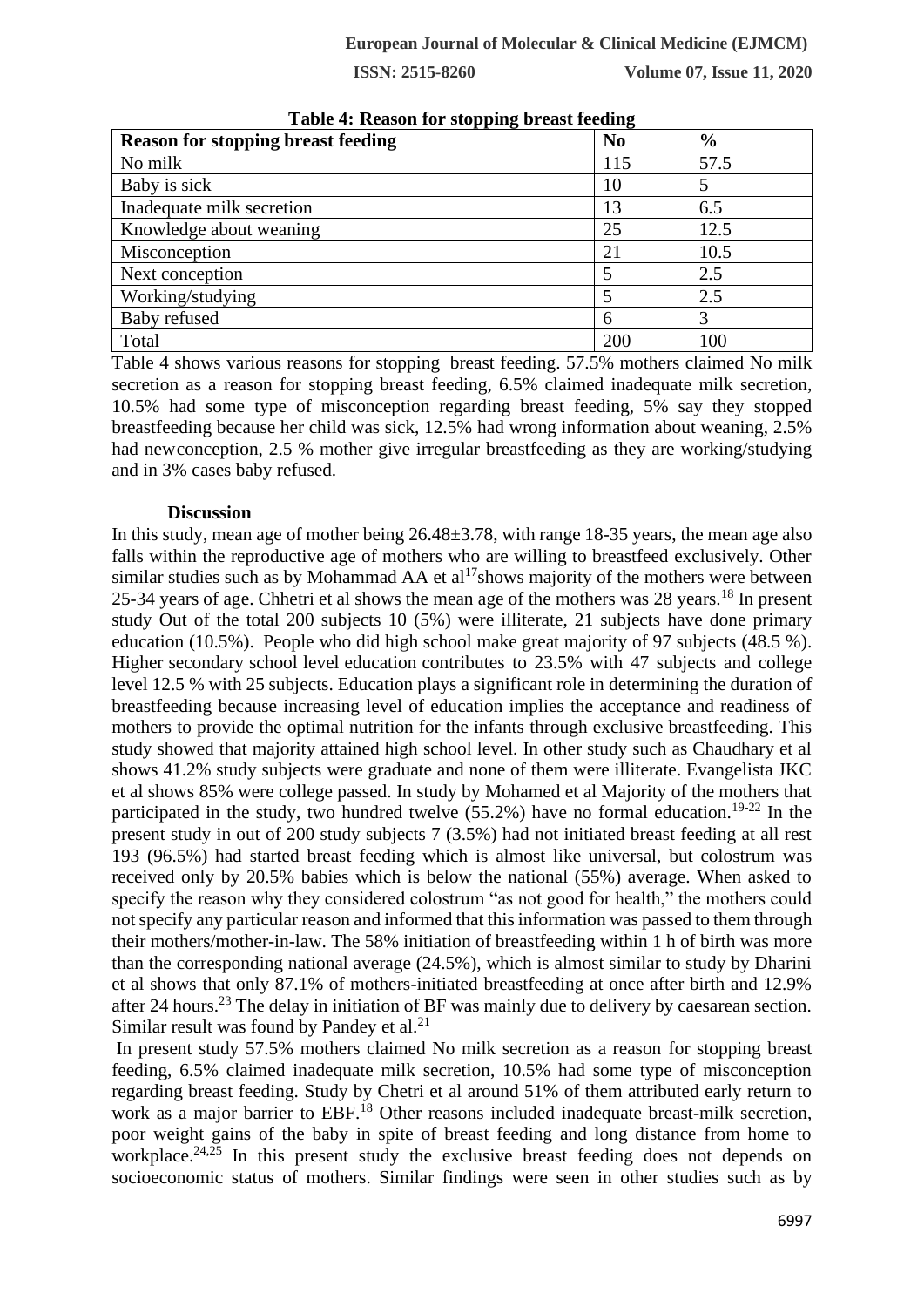**ISSN: 2515-8260 Volume 07, Issue 11, 2020**

Chudasama et al which shows socio-demographic factors did not show association with exclusive breastfeeding practice.<sup>26</sup> This may be due to fact that proper counselling not the socioeconomic status affects the habit.<sup>16</sup> shows educational level of the mother, average family monthly income, sex of the child, ANC visit, and support from husband were identified as statistically significant factors for exclusive breastfeeding practice. The association found in this study might be due to the role of education in improving awareness about EBF practice and increasing health seeking behaviours like attending an ANC visit.

## **Conclusion**

The Exclusive Breast Feeding was satisfactory (57%). Some basic reason for faulty feeding were mothers' belief that no milk, insufficient milk, baby is sick, mother is working/studying.

## **Reference**

- 1. Sankar MJ, Sinha B, Chowdhury R, Bhandari N, Taneja S, Martines J, et al. Optimal breastfeeding practices and infant and child mortality: a systematic review and metaanalysis. Acta Paediatr 2015; 104: 3–13.
- 2. Duijts L, Ramadhani MK, Moll HA. Breastfeeding protects against infectious diseases during infancy in industrialized countries. A systematic review. Matern Child Nutr 2009; 5: 199–210.
- 3. Duijts L, Jaddoe VW, Hofman A, Moll HA. Prolonged and exclusive breastfeeding reduces the risk of infectious diseases in infancy. Pediatrics 2010; 126: e18–25.
- 4. Lamberti LM, Zakarija-Grkovic I, Fischer Walker CL, Theodoratou E, Nair H, Campbell H, et al. Breastfeeding for reducing the risk of pneumonia morbidity and mortality in children under two: a systematic literature review and meta-analysis. BMC Public Health 2013; 13 Suppl 3: S18.
- 5. Horta BL, Loret de Mola C, Victora CG. Breastfeeding and intelligence: a systematic review and metaanalysis. Acta Paediatr 2015; 104: 14–19.
- 6. Victora CG, Horta BL, Mola CLD, Quevedo L, Pinheiro RT, Gigante DP, et al. Association between breastfeeding and intelligence, educational attainment, and income at 30 years of age: a prospective birth cohort study from Brazil. Lancet Global Health 2015; 3: 199–205.
- 7. Horta BL, Loret de Mola C, Victora CG. Long-term consequences of breastfeeding on cholesterol, obesity, systolic blood pressure and type 2 diabetes: a systematic review and meta-analysis. Acta Paediatr 2015; 104: 30–37.
- 8. Chowdhury R, Sinha B, Sankar MJ, Taneja S, Bhandari N, Rollins N, et al. Breastfeeding and maternal health outcomes: a systematic review and meta-analysis. Acta Paediatr 2015; 104: 96–113.
- 9. Aune D, Norat T, Romundstad P, Vatten LJ. Breastfeeding and the maternal risk of type 2 diabetes: a systematic review and dose-response meta-analysis of cohort studies. Nutr Metab Cardiovasc Dis 2014; 24: 107–115.
- 10. World Health Organization. Up to what age can a baby stay well nourished by just being breastfed? http://www.who.int/features/qa/21/en/ Cited March 2018
- 11. Victora CG, Bahl R, Barros AJ, Franca GV, Horton S, Krasevec J, et al. Breastfeeding in the 21st century: epidemiology, mechanisms, and lifelong effect. Lancet 2016; 387: 475– 490.
- 12. Wold Health Organization. Essential Nutrition Actions: Improving maternal, newborn, infant and young child health and nutrition. March 2018
- 13. Rollins NC, Bhandari N, Hajeebhoy N, Horton S, Lutter CK, Martines JC, et al. Why invest, and what it will take to improve breastfeeding practices? Lancet 2016; 387: 491– 504.